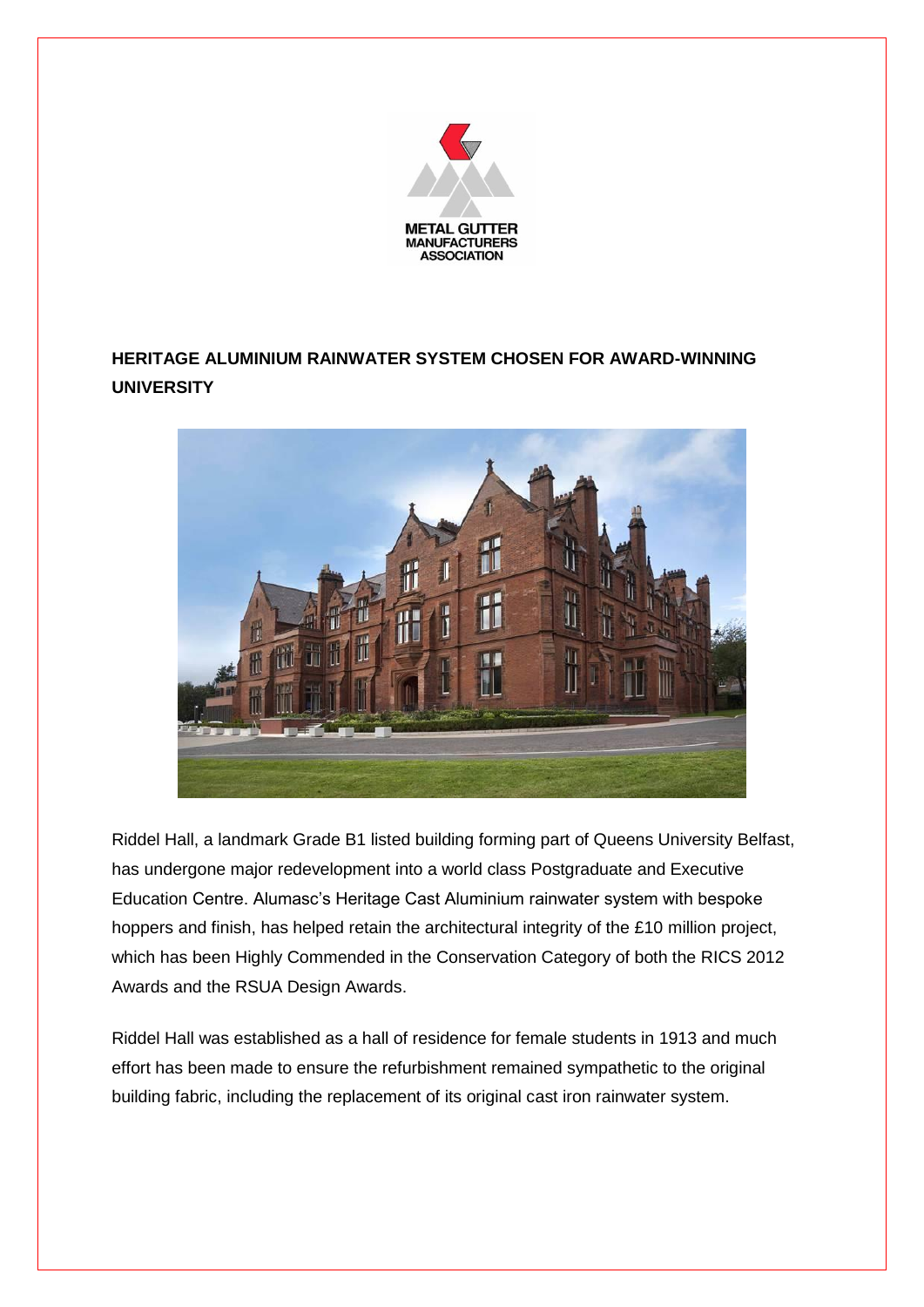The old system had perished and Alumasc Heritage cast aluminium system was specified for its ability to replicate the look of the original cast iron system, whilst offering modern performance, longevity and low maintenance.

Alumasc worked closely with Hamilton Architects and the main contractor, Tracey Brothers to ensure the system met every detail of the project's requirements. The system was complex as the building presented a high number of dormer windows, with many hoppers and downpipes.

The architects provided a sample of original components from the building and Alumasc produced 45 replica hoppers, together with downpipes, earbelts and bracketry which were fixed into position through the original circular openings in the sandstone string courses. Alumasc also produced a special RAL8004m finish in Copper Brown to match the colour of the original rainwater system.

Neil Moore of Hamilton Architects commented: "Every aspect of the refurbishment, including the aluminium rainwater system, was carefully planned to ensure the success of this first class post-graduate and executive education facility."

The Heritage range is ideal for traditionally designed buildings and can be used as a direct replacement of cast iron, while offering all the benefits of modern aluminium casting techniques and factory finish. The system has minimal maintenance requirements and is lightweight, durable and easy to handle and fix.

The moulded profile specified for Riddel Hall was one of five profiles that are available in the range, alongside a choice of imperial sizes and RAL colours to suit all projects.

An extensive range of Alumasc's most popular aluminium rainwater systems has been made available ex-stock with an unrivalled lead time of three days. Alumasc is the only manufacturer to supply its aluminium rainwater systems accredited with BBA approved powder coatings.

For further details on Alumasc's Heritage Cast Aluminium visit [www.alumascrainwater.co.uk](http://www.alumascwaterproofing.co.uk/)



**www.alumascrainwater.co.uk**